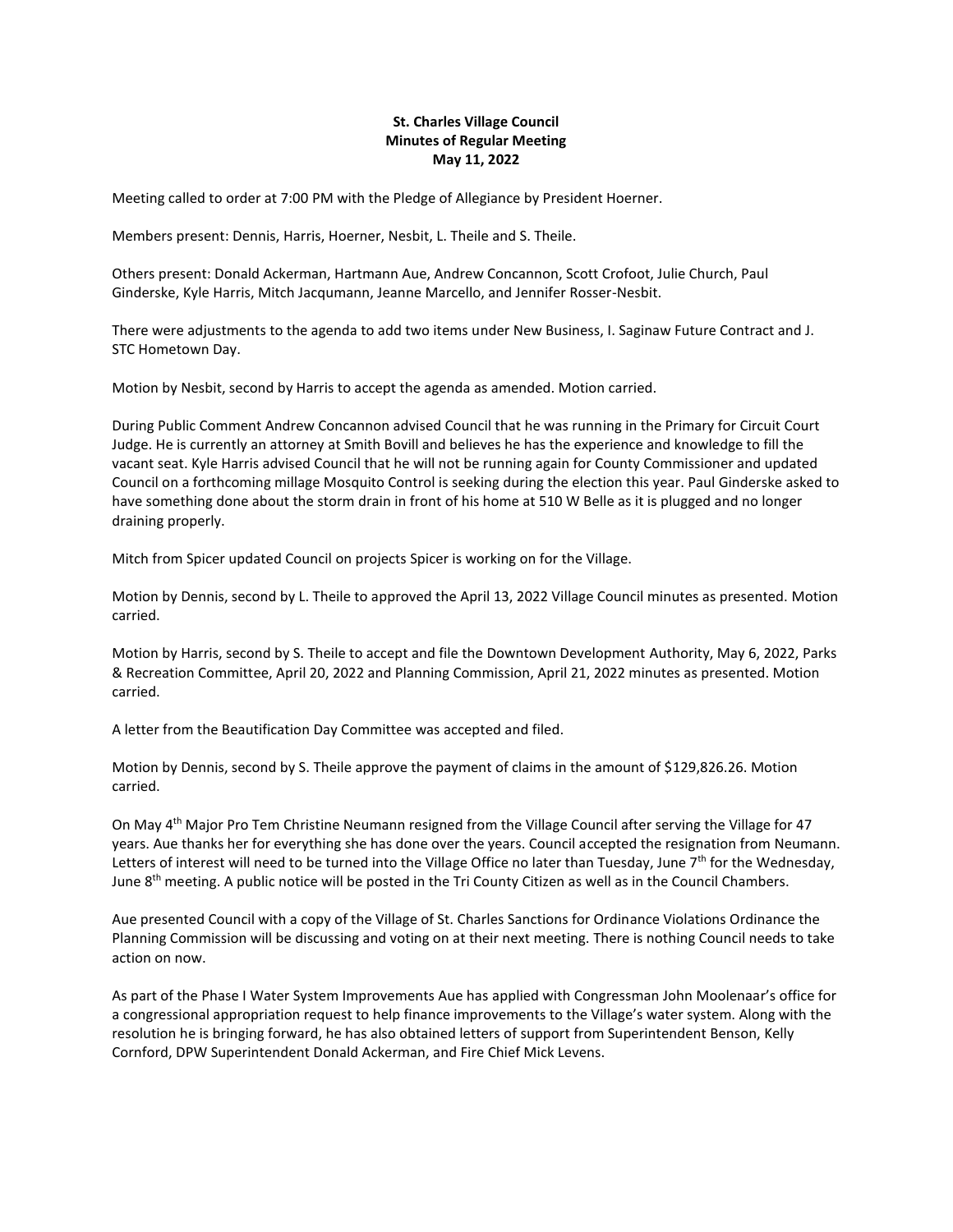Motion by L. Theile, second by Nesbit to approve Resolution #22-6 in support of Congressional Appropriations Request. Roll call vote: Dennis-yes; Harris-yes; Hoerner-yes; Nesbit-yes, L. Theile-yes and S. Theile-yes. Motion carried.

The Planning Commission has discussed revising the fee schedule for Zoning Board of Appeals hearings. As it currently stands the fee would not cover all the costs incurred from posting and mailing the required notices of the meeting.

Motion by Nesbit, second by L. Theile to approve the revised fee schedule for Zoning Board of Appeals hearings as follows: \$300 for residential, \$500 for business. Motion carried.

Hubbell's. Inc. has provided the Village with the yearly contracts for the Lift Station, Village Office and DPW Barn and there is a slight increase to the prices. Dennis mentioned, "the price increase isn't much, he is local and he provides good maintenance service."

Motion by Harris, second by Dennis to approve the contracts from Hubbell Inc. for continued generator maintenance. Motion carried.

I.T. Right the company that services the Village's computers has provided Aue with the new contract pricing. Currently the Village pays \$2,880 for unlimited service to its 6 computers and 1 server. After 2024 it would then be a 3% increase each year. BS&A works seamlessly with I.T. Right and have always provided the Village with great and timely service and are still one of the cheaper services around.

Motion by Dennis, second by Nesbit to approve the updated contract from I.T. Right for their continued computer support. Motion carried.

After reviewing all the plans and also studying the area itself Spicer has found they need to revise the scope of the Phase I Water Systems Improvements. Owner's Work Directive Change No. 3 to Professional Services for Phase I Water System Improvements in the amount of \$15,000 was presented to Council for approval.

Motion by Nesbit, second by Dennis to approve the Owner's Work Directive Change Order No. 3 for Phase I Water System Improvements in the amount of \$15,000. Motion carried.

Aue presented Council with an Official Proclamation from the Arbor Day Foundation to help apply to Village of St. Charles a Tree City USA. The Village will be able to apply for grants in September to help pay for new trees in the future.

Motion by L. Theile, second by Dennis to approve the Tree City USA Proclamation. Motion carried.

Saginaw Future is requesting the Village to renew its contract in the amount of \$500. Saginaw Future promotes commercial real estate buildings that are for sale within the Village as well as highlighting and promoting what the Village has to offer to attract new businesses.

Motion by L. Theile, second by Harris to approve the service contract with Saginaw Future in the amount of \$500. Motion carried.

STC Hometown Day would like to come back again for the third year on Saturday, October 2, 2022 from 11a-3p. They are requesting both boulevards to be shut down to accommodate vendors and pedestrians as they have in the past. This is not a Village sanctioned event, but draws people downtown to shop local and eat at the restaurants.

Motion by Dennis, second by Nesbit to approve closing the boulevards in town for STC Hometown Day, Saturday, October 2, 2022 from 11a -3p. Motion carried.